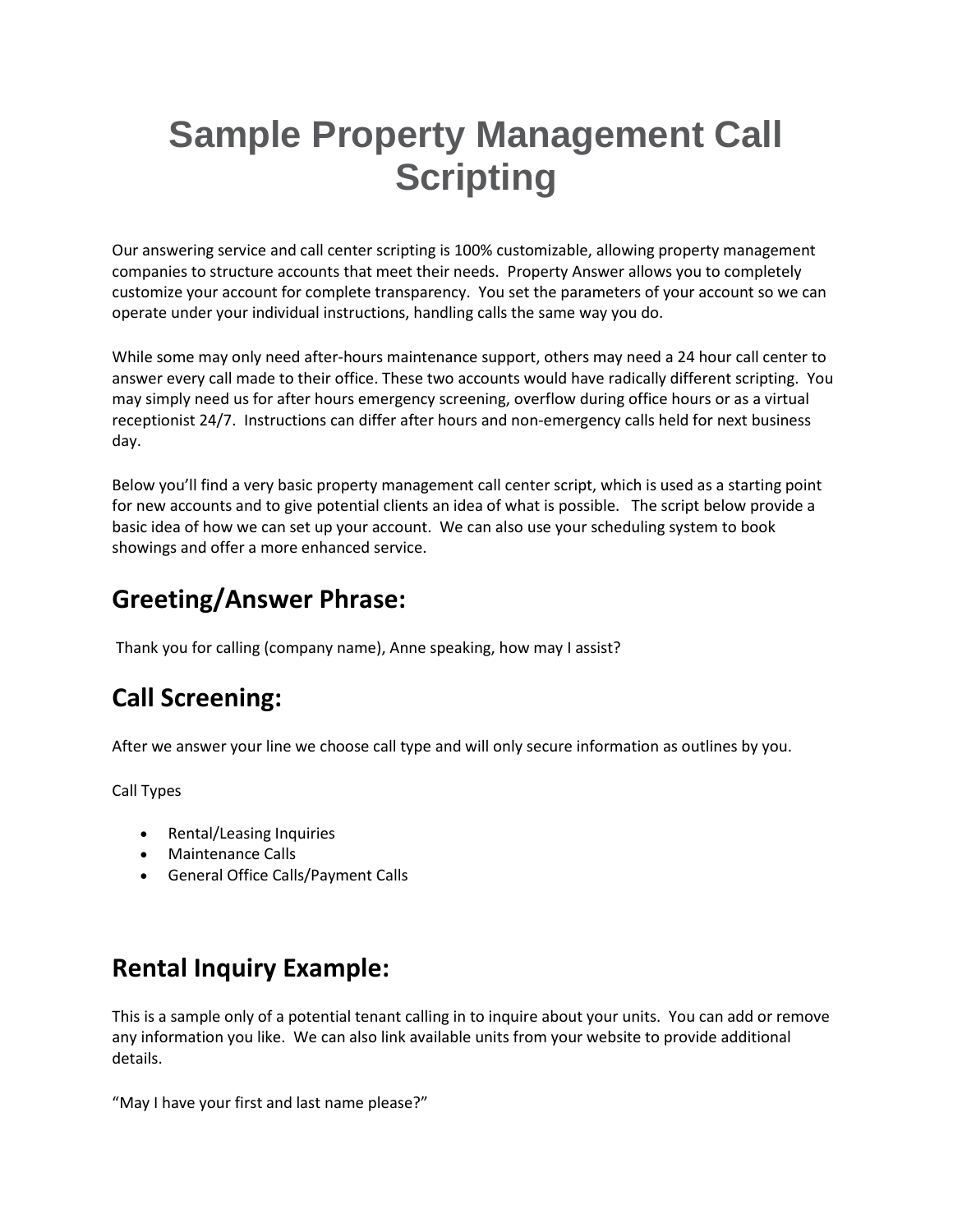"The best number for someone to call you."

"How many bedrooms do you require?"

"Can I ask your price range?"

"When are you looking to move in?"

Closing¨

"I will get in touch with an agent and they will be calling you back as soon as possible. Thank you for calling."

#### **Urgent and Non-Urgent Maintenance Calls:**

The list below includes common urgent maintenance calls from your tenants. In the event on a nonurgent maintenance call after hours the tenant will be informed of office hours and that someone will be contacting them the next business day.

- Fire
- Flood
- Lock Out
- No Electricity (unless Utility issue)
- No Heat
- Sewer/broken pipe
- Water Leak
- Other

Emergency:

"May I have your first and last name please?"

"May I have the best number to reach you at right now"

Nature of your emergency (if not offered when answered)

"May I have the address you are located at please?"

"May I have the unit number please?"

Closing:

I am going to get I n touch with someone right away and they will be contacting your ight back. Please remain off the line.